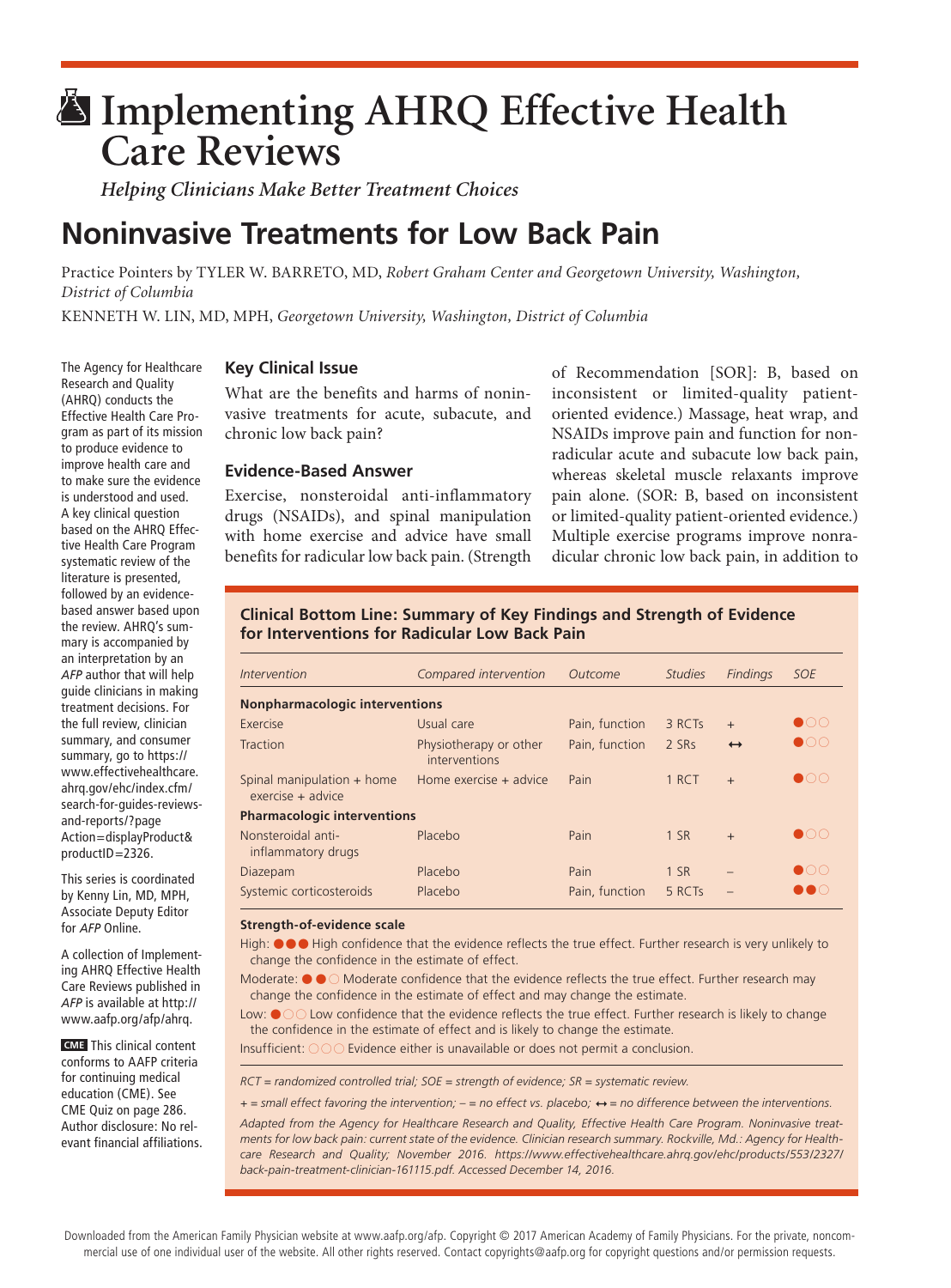# **Clinical Bottom Line: Summary of Key Findings and Strength of Evidence for Interventions for Nonradicular Acute or Subacute Low Back Pain**

| <i><u><b>Intervention</b></u></i>     | Compared intervention      | Outcome        | <b>Studies</b>               | Findings          | <b>SOE</b>            |  |
|---------------------------------------|----------------------------|----------------|------------------------------|-------------------|-----------------------|--|
| <b>Nonpharmacologic interventions</b> |                            |                |                              |                   |                       |  |
| Massage                               | Sham massage or usual care | Pain, function | 1 SR                         | $+$ to $++$       | $\bullet$ 00          |  |
| Heat wrap                             | Placebo                    | Pain, function | $1 SR + 2$ additional trials | $++$              | $\bullet\bullet\circ$ |  |
| <b>Pharmacologic interventions</b>    |                            |                |                              |                   |                       |  |
| <b>NSAIDs</b>                         | Placebo                    | Pain           | 1 S R                        | $+$               | $\bullet\bullet\circ$ |  |
|                                       |                            | Function       | 2 RCTs                       | $+$               | $\bullet$ 00          |  |
|                                       | Another NSAID              | Pain           | 1 S R                        | $\leftrightarrow$ | $\bullet\bullet\circ$ |  |
| Skeletal muscle relaxants             | Placebo                    | Pain relief    | 1 SR + 1 additional RCT      | $++$              | $\bullet\bullet\circ$ |  |
| Acetaminophen                         | Placebo                    | Pain, function | 1 RCT                        |                   | $\bullet$ 00          |  |

#### **Strength-of-evidence scale**

High:  $\bullet\bullet\bullet$  High confidence that the evidence reflects the true effect. Further research is very unlikely to change the confidence in the estimate of effect.

Moderate:  $\bullet \bullet \circ$  Moderate confidence that the evidence reflects the true effect. Further research may change the confidence in the estimate of effect and may change the estimate.

Low:  $\bullet$   $\circ$   $\circ$  Low confidence that the evidence reflects the true effect. Further research is likely to change the confidence in the estimate of effect and is likely to change the estimate.

Insufficient:  $\bigcirc \bigcirc \bigcirc$  Evidence either is unavailable or does not permit a conclusion.

*NSAID = nonsteroidal anti-inflammatory drug; RCT = randomized controlled trial; SOE = strength of evidence; SR = systematic review.*

*+* = small effect favoring the intervention; ++ = moderate effect favoring the intervention; - = no effect vs. placebo;  $\leftrightarrow$  = no difference between the *interventions.*

Adapted from the Agency for Healthcare Research and Quality, Effective Health Care Program. Noninvasive treatments for low back pain: current *state of the evidence. Clinician research summary. Rockville, Md.: Agency for Healthcare Research and Quality; November 2016. https://www. effectivehealthcare.ahrq.gov/ehc/products/553/2327/back-pain-treatment-clinician-161115.pdf. Accessed December 14, 2016.* 

acupuncture and multidisciplinary rehabilitation. (SOR: A, based on consistent, good-quality patient-oriented evidence.) Psychological therapies improve chronic low back pain, but not function. (SOR: B, based on inconsistent or limited-quality patient-oriented evidence.) NSAIDs and antidepressants improve pain and function in nonradicular, chronic low back pain. Opioids show small, shortterm improvements in pain and function. (SOR: A, based on consistent, good-quality patient-oriented evidence.)

# **Practice Pointers**

Low back pain is one of the most common presenting problems in primary care, affecting 84% of adults at some point in their lives.<sup>1</sup> At an estimated \$87.6 billion in 2013, neck and back pain was the third most expensive condition in the United States behind diabetes mellitus and ischemic heart disease.<sup>2</sup>

This Agency for Healthcare Research and Quality (AHRQ) review identified 156 randomized controlled trials and systematic reviews of randomized controlled trials on the effectiveness of pharmacologic and noninvasive nonpharmacologic treatments for low back pain. Acute low back pain was defined as pain lasting less than four weeks, subacute as pain lasting four to 12 weeks, and chronic as pain lasting more than 12 weeks. Acute low back pain had generally favorable outcomes. The outcomes included

changes in pain, function, or both. Benefits of treatments for pain were in the small to moderate range—less than a two-point change on a 10-point pain scale. Effects on function were included in studies less often than effects on pain, and showed even smaller benefits.

**AHRQ**

This AHRQ review found moderate strength of evidence that heat, NSAIDs, and muscle relaxants are effective for acute and subacute low back pain. The American Pain Society and American College of Physicians also found good evidence that these three interventions have a positive effect.<sup>3,4</sup>

For chronic low back pain, exercise therapy, acupuncture, multidisciplinary rehabilitation, NSAIDs, opioids, and duloxetine all produced improvements in pain and function.1 Studies on opioids found only short-term effects.

The American Pain Society/American College of Physicians review showed evidence for moderate improvement in pain with cognitive behavior therapy and progressive relaxation.3 This AHRQ review found an improvement with psychological therapy, although this finding is based on low strength of evidence.<sup>1</sup> Beneficial psychological therapies included progressive relaxation, electromyographic biofeedback, and operant therapy; 10 trials showed no difference among these therapies, and a systematic review showed no difference between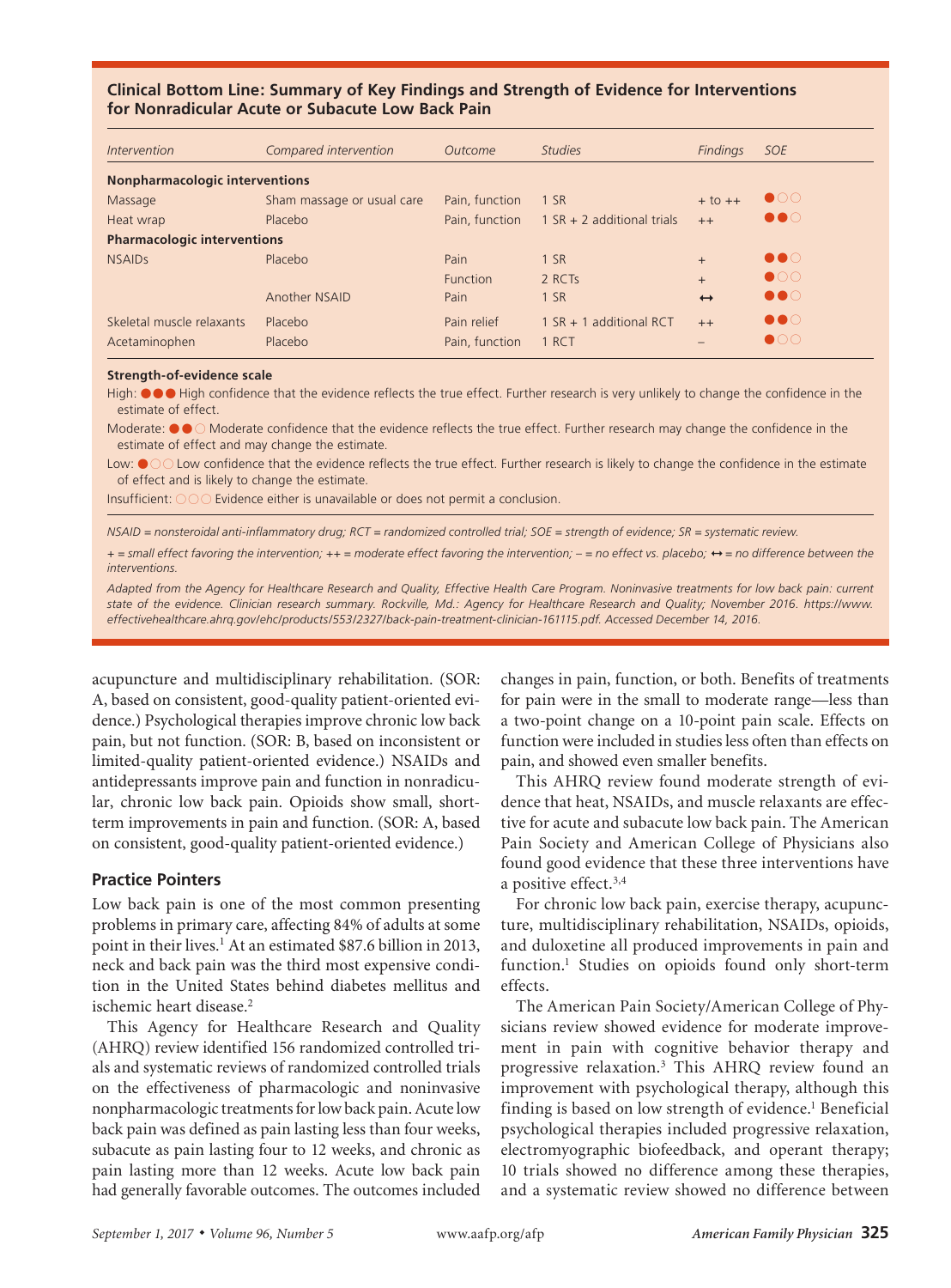# **AHRQ Clinical Bottom Line: Summary of Key Findings and Strength of Evidence for Nonpharmacologic Interventions for Nonradicular Chronic Low Back Pain**

| <b>Intervention</b>                                 | Compared intervention                                  | Outcome                                  | <b>Studies</b> | <b>Findings</b>                               | <b>SOE</b>                               |
|-----------------------------------------------------|--------------------------------------------------------|------------------------------------------|----------------|-----------------------------------------------|------------------------------------------|
| Exercise therapy                                    | Usual care                                             | Pain, function                           | 2 SRs          | $+$                                           | $\bullet\bullet\circ$                    |
|                                                     | Another exercise therapy                               | Pain, function                           | $> 20$ trials  | $\leftrightarrow$                             | $\bullet\bullet\circ$                    |
| Motor control exercise*                             | Minimal intervention                                   | Pain                                     | 1 SR           | $++$                                          | $\bullet$ 00                             |
|                                                     |                                                        | <b>Function</b>                          | 1 S R          | $+$                                           |                                          |
|                                                     | General exercise or physical<br>therapy                | Pain, function                           | 2 SRs          | $+$ to $++$                                   | $\bullet$ 00                             |
| Motor control exercise +<br>exercise                | Exercise therapy alone                                 | Pain                                     | 2 RCTs         | $\leftrightarrow$                             | $\bullet$ 00                             |
| Tai chi                                             | Waitlist control <sup>†</sup> or no tai chi            | Pain                                     | 2 RCTs         | $++$                                          | $\bullet$ OO                             |
|                                                     | Other exercise therapy                                 | Pain                                     | 1 RCT          | $++$                                          | $\bullet$ 00                             |
| Yoga                                                | Usual care                                             | Pain, function                           | 1 RCT          | $++$                                          | $\bullet$ 00                             |
|                                                     | Education                                              | Pain, function                           | 5 RCTs         | $+$                                           | $\bullet$ 00                             |
| Psychological therapies<br>(include progressive     | Waitlist control or placebo                            | Pain                                     | 4 SRs          | ++ (except + for<br>operant therapy)          | $\bullet$ 00                             |
| relaxation, operant ther-<br>apy, electromyographic |                                                        | Function                                 | 4 SRs          | $-(except + for pro-$<br>gressive relaxation) | $\bullet$ 00                             |
| biofeedback, and cogni-<br>tive behavior therapy)   | Another psychological therapy                          | Function                                 | 10 RCTs        | $\leftrightarrow$                             | $\bullet\bullet\circ$                    |
| Acupuncture                                         | No acupuncture                                         | Pain, function                           | 1 S R          | $++$                                          | $\bullet\bullet\circ$                    |
|                                                     | Medications                                            | Pain, function                           | 1 S R          | $+$                                           | $\bullet$ 00                             |
| Multidisciplinary<br>rehabilitation#                | Usual care or no multidisci-<br>plinary rehabilitation | Pain, function (short-<br>and long-term) | 2 SRs          | $+$ to $++$ (pain)<br>+ (function)            | $\bigcirc$ O to<br>$\bullet\bullet\circ$ |
|                                                     | Physical therapy                                       | Pain, function (short-<br>and long-term) | 2 SRs          | $++$                                          | $\bullet\bullet\circ$                    |
| Spinal manipulation                                 | Sham manipulation or inert<br>treatment                | Pain                                     | 11 RCTs        | $-$ to $+$                                    | $\bullet$ 00                             |
|                                                     | Exercise, usual care,<br>medications, or massage       | Pain, function                           | 6 RCTs         | $\leftrightarrow$                             | $\bullet\bullet\circ$                    |

**Other:** Interventions including massage, ultrasonography, transcutaneous electrical nerve stimulation, low-level laser therapy, and Kinesio taping had small to no effects on pain.

#### **Strength-of-evidence scale**

High:  $\bullet \bullet \bullet$  High confidence that the evidence reflects the true effect. Further research is very unlikely to change the confidence in the estimate of effect.

Moderate:  $\bullet \bullet \circ$  Moderate confidence that the evidence reflects the true effect. Further research may change the confidence in the estimate of effect and may change the estimate.

Low:  $\bullet$  O Low confidence that the evidence reflects the true effect. Further research is likely to change the confidence in the estimate of effect and is likely to change the estimate.

Insufficient:  $\bigcirc \bigcirc \bigcirc$  Evidence either is unavailable or does not permit a conclusion.

*RCT = randomized controlled trial; SOE = strength of evidence; SR = systematic review.*

*+ = small effect favoring the intervention; ++ = moderate effect favoring the intervention; – = no effect vs. placebo; = no difference between the interventions.*

*\*—A retraining program to improve activity of muscles assessed to have poor control and to reduce activity of any muscle identified to be overactive.* †*—The patients assigned to the waitlist control group were asked to wait for a prespecified time period, after which they were offered the intervention. During the waiting period, patients were not allowed to undergo diagnostic or therapeutic procedures.*

‡*—A coordinated program with both physical and psychosocial treatment components (e.g., exercise therapy and cognitive behavior therapy) provided by professionals from at least two different subspecialties.*

*Adapted from the Agency for Healthcare Research and Quality, Effective Health Care Program. Noninvasive treatments for low back pain: current state of the evidence. Clinician research summary. Rockville, Md.: Agency for Healthcare Research and Quality; November 2016. https://www. effectivehealthcare.ahrq.gov/ehc/products/553/2327/back-pain-treatment-clinician-161115.pdf. Accessed December 14, 2016.*

psychological therapy and exercise therapy. There was insufficient evidence in two trials of cognitive behavior therapy because each study included only 34 patients, and one did not report treatment details.<sup>5</sup>

Although prior reviews of lower-quality studies concluded that acetaminophen was effective for acute back pain, the first placebo-controlled trial of acetaminophen found that it is not effective.<sup>6</sup> The second new finding is